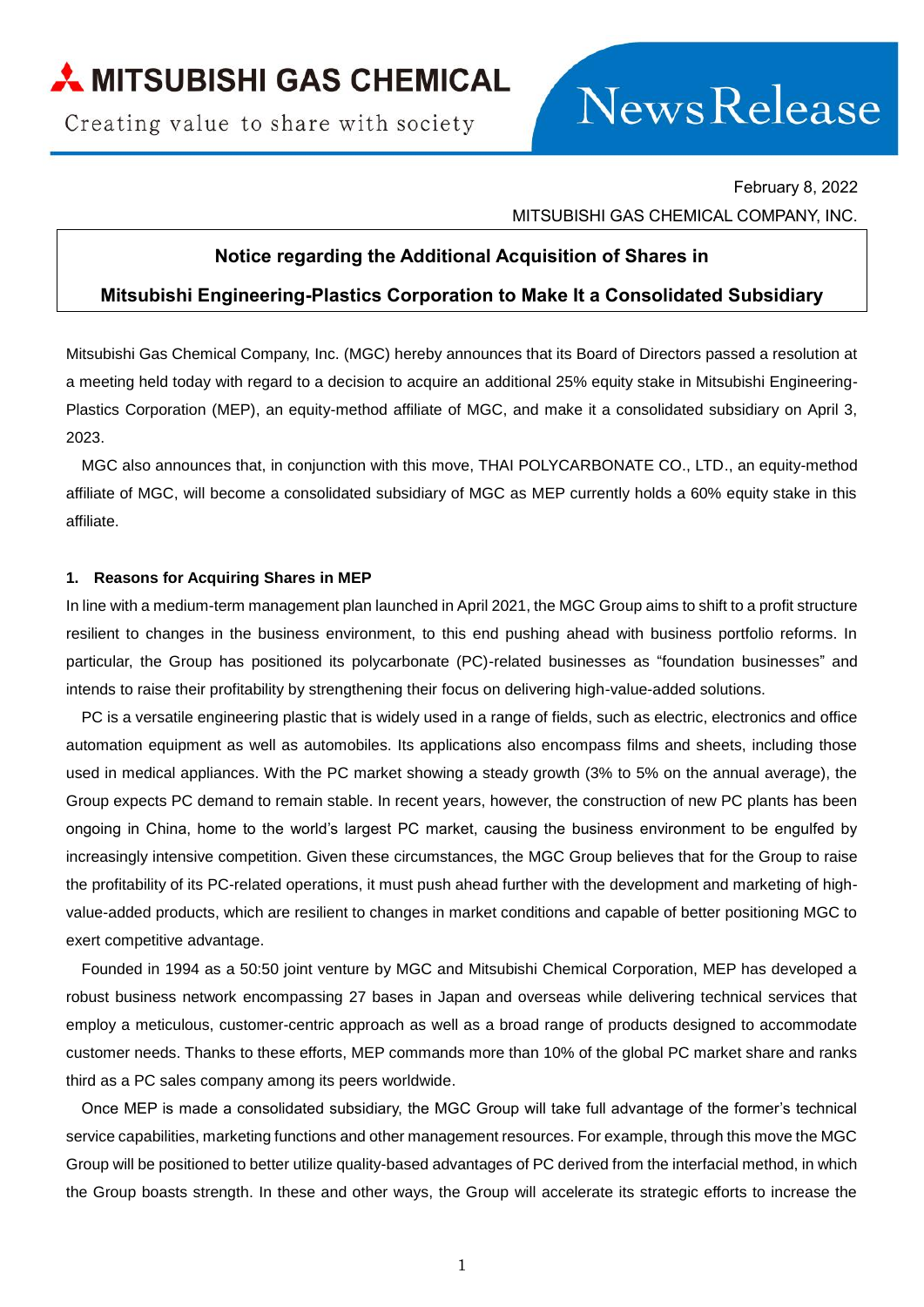proportion of high-value-added products in its portfolio and raise the competitiveness of PC-related businesses.

In addition, as of April 3, 2023, MEP's operations related to polybutylene terephthalate and a part of its PC-related businesses will be transferred to Mitsubishi Chemical. At the same time, MEP's operations related to polyacetal resins, polyphenylene ether resins and high-performance polyamide resin compounds will be merged into the MGC Group via an absorption-type company split. Thus, MEP is expected to focus on the development, manufacture and marketing of PC products.

| (1)                                                                                                     | Company name                                                                         | Mitsubishi Engineering-Plastics Corporation                                        |                                                                                                                                                                          |        |                   |
|---------------------------------------------------------------------------------------------------------|--------------------------------------------------------------------------------------|------------------------------------------------------------------------------------|--------------------------------------------------------------------------------------------------------------------------------------------------------------------------|--------|-------------------|
| (2)                                                                                                     | Location                                                                             | 1-9-2, Higashi-shinbashi, Minato-ku, Tokyo, Japan                                  |                                                                                                                                                                          |        |                   |
| (3)                                                                                                     | Name/title of<br>representative                                                      | Takashi Komaya, Representative Director                                            |                                                                                                                                                                          |        |                   |
| (4)                                                                                                     | <b>Business description</b>                                                          | Sale of engineering plastics                                                       |                                                                                                                                                                          |        |                   |
| (5)                                                                                                     | Capital stock                                                                        | JPY3,000 million                                                                   |                                                                                                                                                                          |        |                   |
| (6)                                                                                                     | Date of foundation                                                                   | March 1994                                                                         |                                                                                                                                                                          |        |                   |
| (7)                                                                                                     | Major shareholders<br>and ratio of their<br>shareholdings                            | Mitsubishi Gas Chemical Company, Inc.: 50%<br>Mitsubishi Chemical Corporation: 50% |                                                                                                                                                                          |        |                   |
| (8)                                                                                                     | Relationships<br>between the listed<br>company and the<br>equity-method<br>affiliate | Capital<br>relationships                                                           | MGC holds a 50% equity stake in the equity-method<br>affiliate.                                                                                                          |        |                   |
|                                                                                                         |                                                                                      | Personnel<br>relationships                                                         | Some MGC employees concurrently serve as<br>directors and corporate auditors at the equity-method<br>affiliate and are otherwise seconded to work for said<br>affiliate. |        |                   |
|                                                                                                         |                                                                                      | Transactional<br>relationships                                                     | The equity-method affiliate engages in the sale of<br>engineering plastics produced by MGC.                                                                              |        |                   |
| Financial position and operating results of the equity-method affiliate for the past three years<br>(9) |                                                                                      |                                                                                    |                                                                                                                                                                          |        |                   |
|                                                                                                         |                                                                                      |                                                                                    |                                                                                                                                                                          |        | (Millions of yen) |
| Years ended March 31,                                                                                   |                                                                                      | 2019                                                                               |                                                                                                                                                                          | 2020   | 2021              |
| Net assets                                                                                              |                                                                                      |                                                                                    | 21,024                                                                                                                                                                   | 15,203 | 14,938            |
| <b>Total assets</b>                                                                                     |                                                                                      | 62,923                                                                             |                                                                                                                                                                          | 55,291 | 56,366            |
| Net sales                                                                                               |                                                                                      | 104,338                                                                            |                                                                                                                                                                          | 91,766 | 86,247            |
| Operating income                                                                                        |                                                                                      | 1,688                                                                              |                                                                                                                                                                          | $-658$ | $-2,291$          |
| Ordinary income                                                                                         |                                                                                      | 11,032                                                                             |                                                                                                                                                                          | 2,283  | 936               |
| Net income                                                                                              |                                                                                      | 9,703                                                                              |                                                                                                                                                                          | 1,979  | 665               |

#### **2. Details of Equity-Method Affiliates to Be Made Subsidiaries**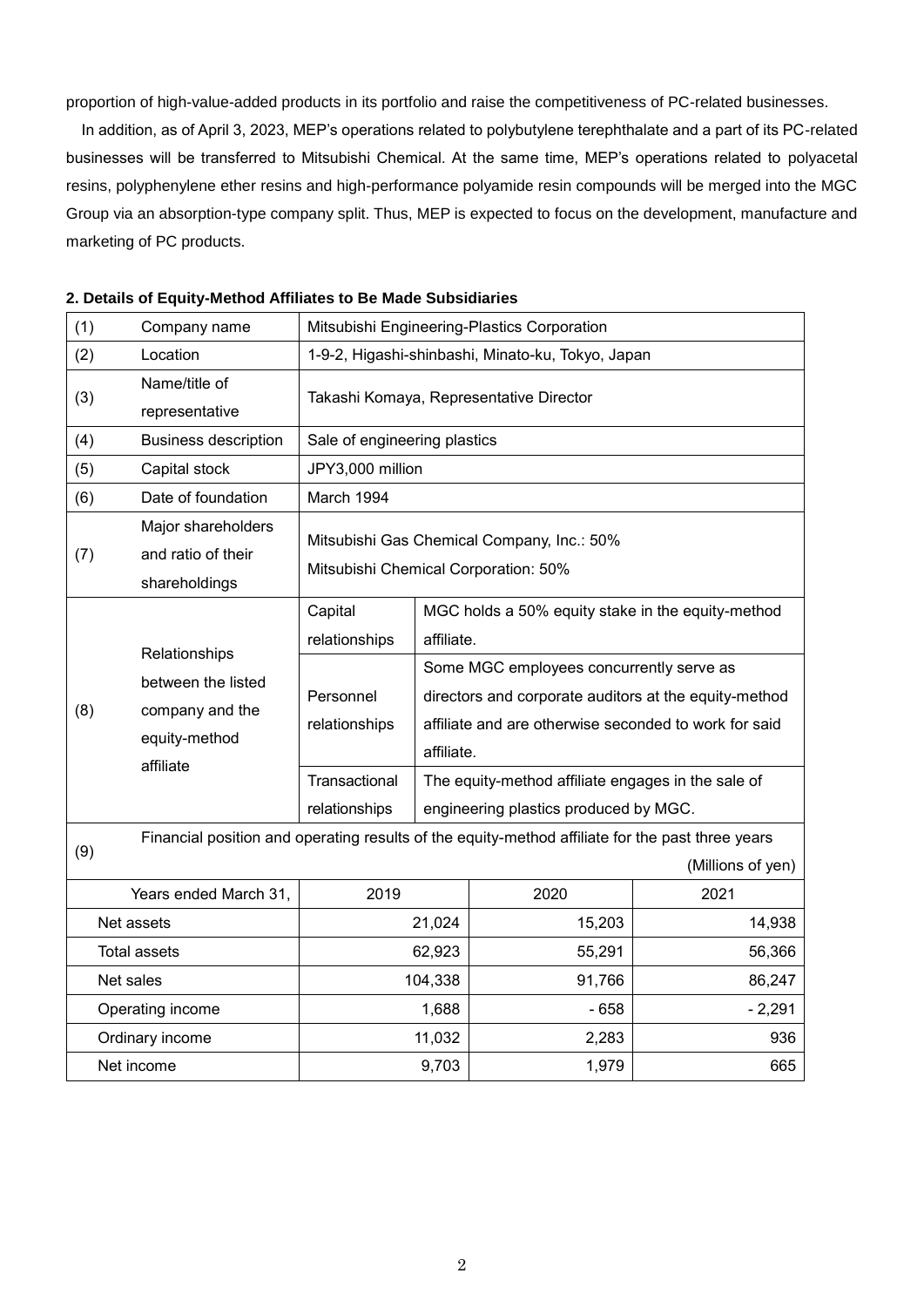(10)

Reference: Simple sum of financial position and operating results of the equity-method affiliate and THAI POLYCARBONATE CO., LTD.

|                  |         |         | (Millions of yen) |
|------------------|---------|---------|-------------------|
| Net assets       | 32,578  | 26,991  | 26,467            |
| Total assets     | 94,882  | 83,799  | 88,941            |
| Net sales        | 156,488 | 130,851 | 123,235           |
| Operating income | 10,582  | 2,051   | $-482$            |
| Ordinary income  | 20,811  | 5,181   | 3,225             |
| Net income       | 17,631  | 4,363   | 2,524             |

Note: Due to the absence of indicators for consolidating the equity-method affiliate, the above figures represent the simple sum of non-consolidated financial position and operating results of said affiliate and THAI POLYCARBONATE CO., LTD. In addition, 1 THB is converted into JPY3.5.

| (1) | Company name                                                                      | THAI POLYCARBONATE CO., LTD.                                                                                                                                                   |                                                                                                                                                |  |
|-----|-----------------------------------------------------------------------------------|--------------------------------------------------------------------------------------------------------------------------------------------------------------------------------|------------------------------------------------------------------------------------------------------------------------------------------------|--|
| (2) | Location                                                                          |                                                                                                                                                                                | Emporium Tower, Floor 24/4-8 622 Sukhumvit Road, Klongton                                                                                      |  |
|     |                                                                                   | Klongtoey, Bangkok 10110, Thailand                                                                                                                                             |                                                                                                                                                |  |
| (3) | Name/title of                                                                     | Akira Mori, Representative Director                                                                                                                                            |                                                                                                                                                |  |
|     | representative                                                                    |                                                                                                                                                                                |                                                                                                                                                |  |
| (4) | <b>Business description</b>                                                       | Manufacture and sale of polycarbonate resins                                                                                                                                   |                                                                                                                                                |  |
| (5) | Capital stock                                                                     | THB 1,000 million                                                                                                                                                              |                                                                                                                                                |  |
| (6) | Date of foundation                                                                | May 1996                                                                                                                                                                       |                                                                                                                                                |  |
| (7) | Major shareholders and<br>ratio of their<br>shareholdings                         | Mitsubishi Engineering-Plastics Corporation: 60%<br>TOA DOVECHEM INDUSTRIES CO., LTD.: 30%<br>Mitsubishi Gas Chemical Company, Inc.: 5%<br>Mitsubishi Chemical Corporation: 5% |                                                                                                                                                |  |
|     | Relationships between<br>the listed company and<br>the equity-method<br>affiliate | Capital<br>relationships                                                                                                                                                       | MGC holds a 5% equity stake in the equity-method<br>affiliate.                                                                                 |  |
| (8) |                                                                                   | Personnel<br>relationships                                                                                                                                                     | Some MGC employees concurrently serve as<br>directors at the equity-method affiliate and are<br>otherwise seconded to work for said affiliate. |  |
|     |                                                                                   | Transactional<br>relationships                                                                                                                                                 | MGC offers its polycarbonate resin manufacturing<br>technologies to the equity-method affiliate.                                               |  |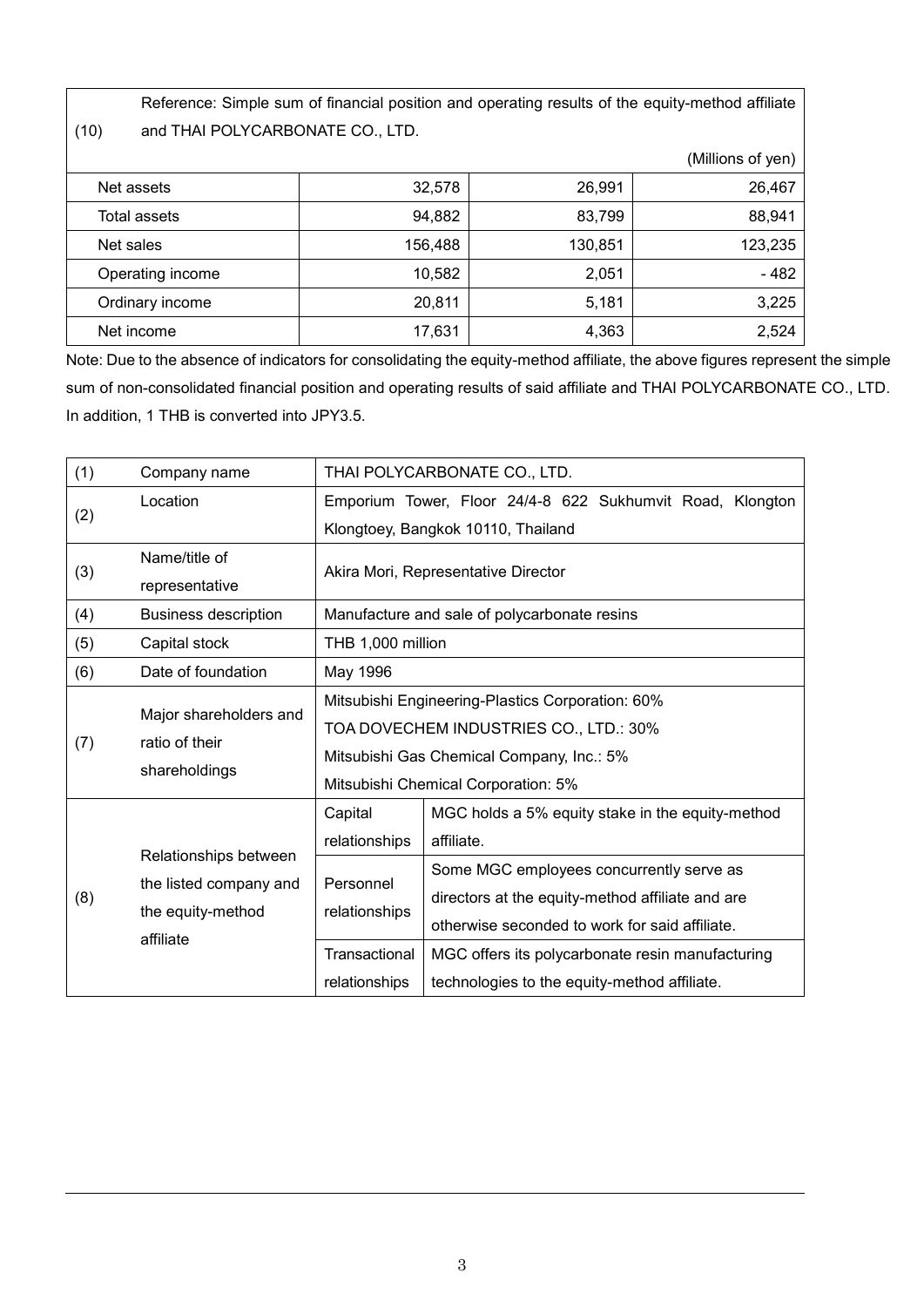|                       | Financial position and operating results of the equity-method affiliate for the past three years |        |                   |  |  |
|-----------------------|--------------------------------------------------------------------------------------------------|--------|-------------------|--|--|
| (9)                   |                                                                                                  |        | (Millions of THB) |  |  |
| Years ended March 31, | 2019                                                                                             | 2020   | 2021              |  |  |
| Net assets            | 3,301                                                                                            | 3,368  | 3,294             |  |  |
| Total assets          | 9,131                                                                                            | 8,145  | 9,307             |  |  |
| Net sales             | 14,900                                                                                           | 11,167 | 10,568            |  |  |
| Operating income      | 2,541                                                                                            | 774    | 517               |  |  |
| Ordinary income       | 2,794                                                                                            | 828    | 654               |  |  |
| Net income            | 2,265                                                                                            | 681    | 531               |  |  |

# **3. Overview of the Transferrer of the Equity Stake**

| (1)  | Company name                                                          | Mitsubishi Chemical Corporation                                                                      |                                                                                                                                                                                        |  |
|------|-----------------------------------------------------------------------|------------------------------------------------------------------------------------------------------|----------------------------------------------------------------------------------------------------------------------------------------------------------------------------------------|--|
| (2)  | Location                                                              | 1-1 Marunouchi 1-chome, Chiyoda-ku, Tokyo, Japan                                                     |                                                                                                                                                                                        |  |
| (3)  | Name/title of<br>representative                                       | Masayuki Waga, Representative Director                                                               |                                                                                                                                                                                        |  |
| (4)  | <b>Business description</b>                                           | Manufacture and sale of chemical products                                                            |                                                                                                                                                                                        |  |
| (5)  | Capital stock                                                         | JPY53,229 million                                                                                    |                                                                                                                                                                                        |  |
| (6)  | Date of foundation                                                    | August 31, 1933 (founding of the earliest precursor)<br>April 1, 2017 (merged into the current form) |                                                                                                                                                                                        |  |
| (7)  | Net assets                                                            | JPY578,758 million (non-consolidated basis)                                                          |                                                                                                                                                                                        |  |
| (8)  | <b>Total assets</b>                                                   | JPY1,414,314 million (non-consolidated basis)                                                        |                                                                                                                                                                                        |  |
| (9)  | Major shareholder<br>and ratio of<br>shareholdings                    | Mitsubishi Chemical Holdings Corporation: 100%                                                       |                                                                                                                                                                                        |  |
|      | Relationships<br>between the listed<br>company and the<br>transferrer | Capital<br>relationships                                                                             | MGC holds 1,370,500 shares (equivalent to a 0.09%<br>equity stake) in the transferrer.                                                                                                 |  |
|      |                                                                       | Personnel<br>relationships                                                                           | There are no notable personnel relationships between<br>MGC and the transferrer.                                                                                                       |  |
| (10) |                                                                       | Transactional<br>relationships                                                                       | There are transactional relationships involving<br>products and raw materials between MGC and the<br>transferrer.                                                                      |  |
|      |                                                                       | Status of<br>classification<br>as related<br>parties                                                 | The transferrer is not considered a related party of<br>MGC. Also, the affiliated persons and affiliated<br>companies of the transferrer are not considered<br>related parties of MGC. |  |